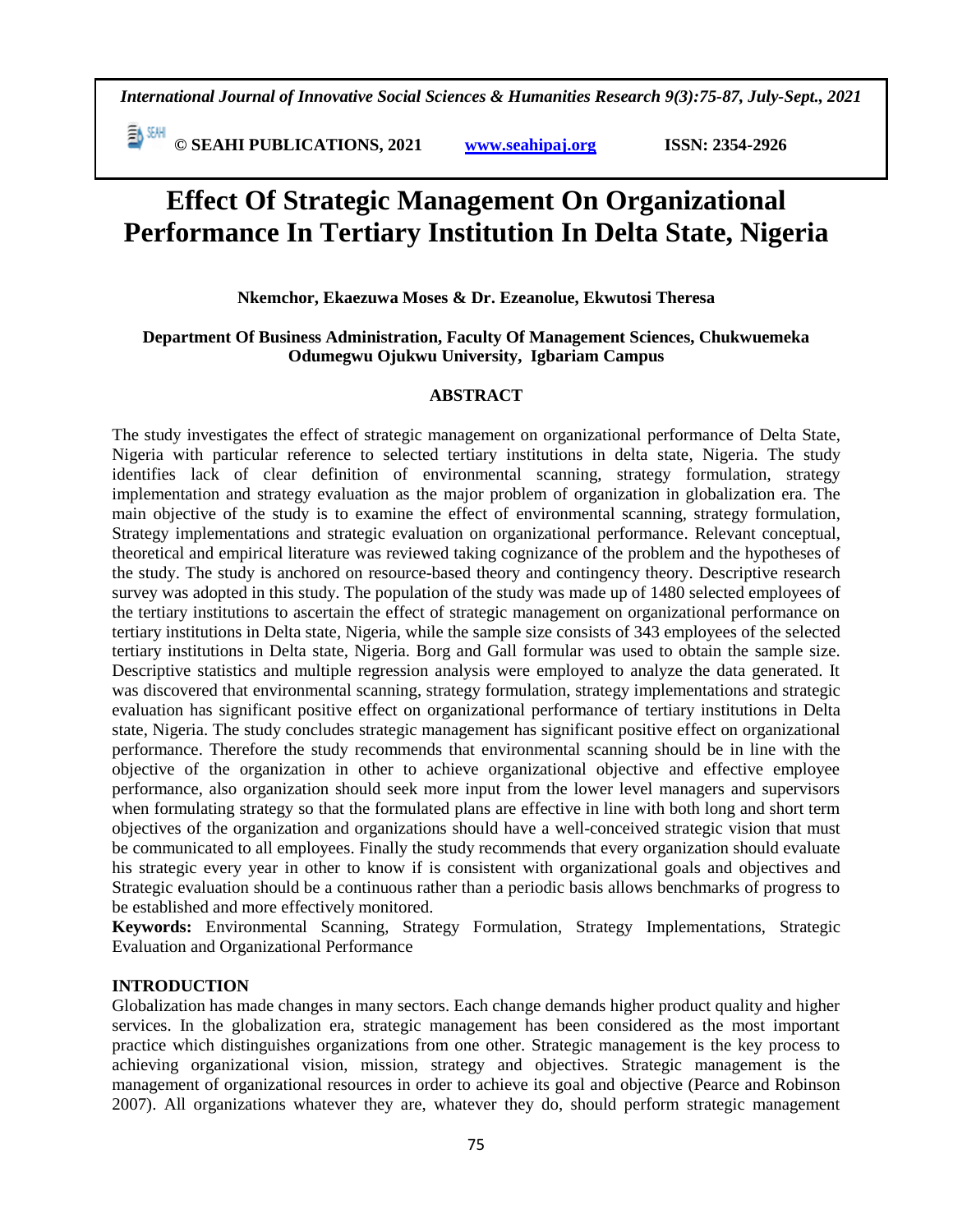practices to ensure that they fit within their environment. Huynh, Gong and Tran (2013) states that in today's business environment are facing a fierce competition in domestic and global markets and to survive and develop, they must implement strategic management tools in order to increase their competitiveness and gain more advantages. The high demands cannot be avoided by people who work in commercial enterprise and industry and also people who exercise in other sectors such as University administrators. Ace of the needs faced by University administrators is to enhance a performance which creates a learning procedure which will yield graduates who are able to fill the needs of this historic period. This immense challenge requires changes in leadership, learning capacity, creativity and innovative capability in all the components of the university. An organization needs processes, operations, and structures which enable timely and efficient performance of projects so that its wares are genuinely and structures which enable timely and efficient performance of projects so that its wares are genuinely innovative (Stamm, 2008). Strategic management practices contribute to performance by generating relevant information, creating a better understanding of the environment and reducing uncertainty. Porter 2004, states that organization's performance is determined by the ability of an organization to find its unique position, and strategic management practice is the tool to enable the organization to acquire that strategic position. Invention is an execution of successful creative ideas in an organization. (De Sousa, Pellissier, and Monteiro, 2012).

The great environmental and expectations changes faced by university graduates require universities to develop new and effective approaches, paradigms, practices and strategies, the orientation of university management, including the management of the faculties and departments within the university should be re-adjusted. Universities should reorient, restructure and redefine their organization's management and strategies. The universities contribution towards our country's competitive advantage can be increased if the organizational health of higher education is good. Strategic management addresses the question of why some organizations succeed, others fail and it covers the causes for organizational success or failure.

Universities are required to produce highly qualified graduates with entrepreneurial spirit, who can create employment; develop and distribute knowledge, applied science, and art; participate actively in the growth of our nation's culture; and enhance the quality of the services rendered to the residential area. In order to meet these demands, Delta State tertiary institutions are obliged to make changes through professional, progressive, creative and innovative management, and entrepreneurial leadership.

The university administrators hold an important role in the success of the University's programs including entrepreneurship programs. If the university administrators, as leaders do not have leadership capability, creativity, and innovative power, a department may go into a steep path. Thus, it is necessary to perform researches which study the university administrators' role in supporting their organization to achieve the expected performance. Performance motivates us to move forward, to clear targets that we follow closely. What is important is to be motivated in readiness to the objectives proposed. Therefore, performance and quality can be obtained, first of all, by motivation in relation to work. Performance management is a unitary process with implications in people management policies and is not a mean to settle and analyze the objectives. It is an instrument for managers, which assures them that they accomplished the managerial responsibilities. Thus, this study intends to look at the effect of strategic management practice on organizational performance in selected tertiary institutions in Delta State.

#### **Statement of Problem**

The business environment in which organizations operate is dynamic and turbulent with constant and face pace changes that render yester-years irrelevant (Ofunya, 2003). According to Kourdi (2009), the hypercompetitive business environment has pushed organizations to limit dictating the need to adopt strategic management practices that support plans, choices and decisions that will lead to competitive advantage and achieve profitability, success and wealth creation. Strategic management addresses the question of why some organizations succeed, others fail (Melchorita, 2003), and it covers the causes for organization's success or failure (Porter 2001). Numerous studies, to the best knowledge of the researcher, have been carried globally and locally on the effect of strategic management practices on organizational performance. But none of them investigated the effect of strategic management practices on performance of social service organizations, sub-sector of the economy. Hajara (2011) notes that the major problem organizations are facing today is lack of clear definition of strategic management and their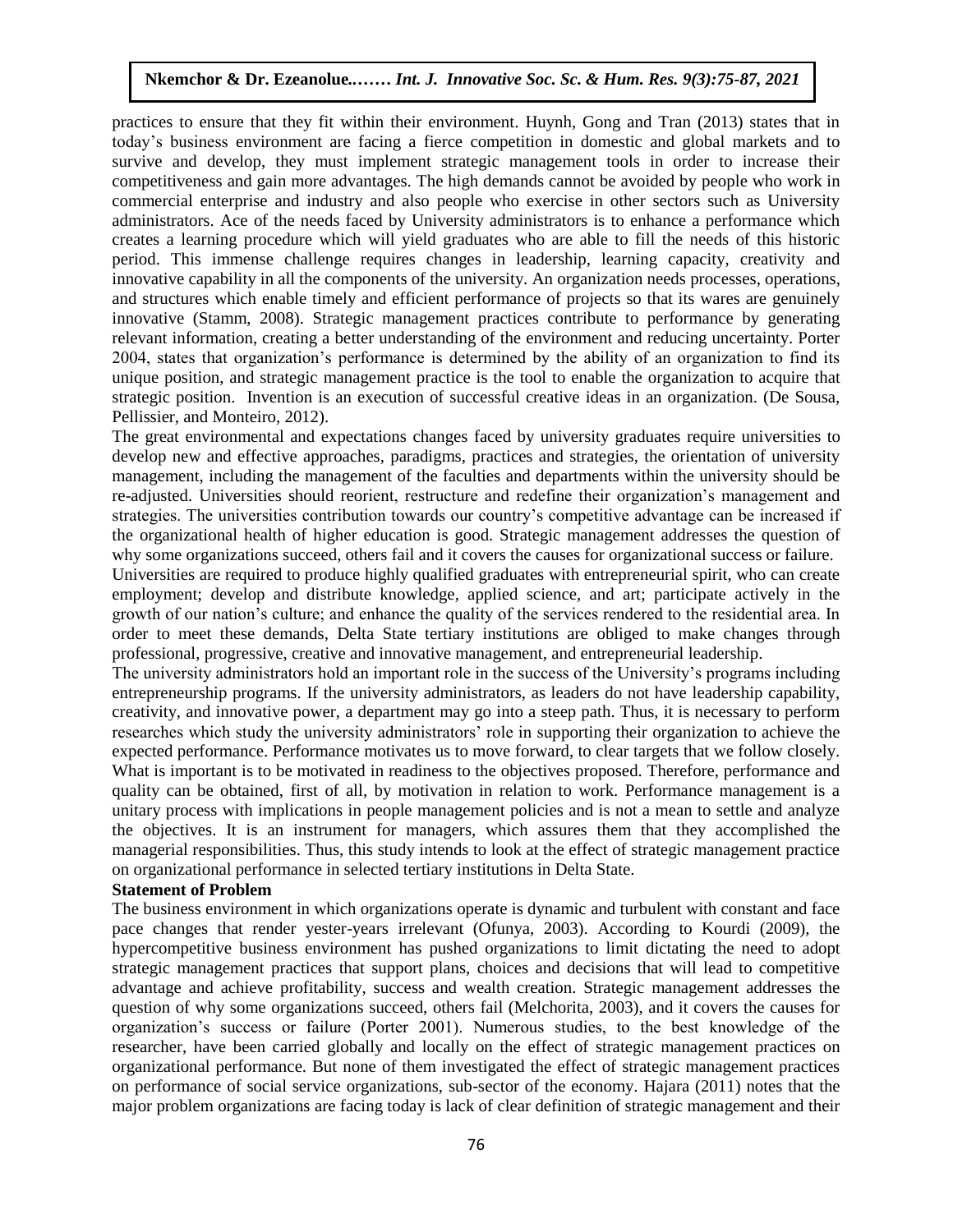objectives. Figuring out the definition is the primary objective. The second problem will give us basic and important knowledge of strategic management. The consideration here is strategy formulation, which involves environmental scanning (both external and internal) strategy formulation; strategic or long range involves planning (Wheelen and Hunger 2006). Finkelstein (2003) notes that strategy implementation and strategy evaluation and performance are the major problem of organization in globalization era.

Empirically, the relationship between strategic management and organizational performance have not been resolved. Muogbo (2013) Mutindi, Namusonge and Obwogi (2013) Kinyanjui and Juma (2014) and Kombo **(**2014) studies revealed that there is significant negative strategic management and organizational performance While Olanipekun, Abioro, Akanni, Arulogun, and Rabiu, (2015) Garad, Abdullahi, and Fiscomalia (2014) Fiberesima and Abdul Rani (2013) Owolabi, and Makinde, (2012). Muturi, & Maroa (2015) report that strategic management had no positive effect on employee's performance and that its adoption had no significantly effect on organizational performance. Thus, this study aimed at establishing the effect of strategic management on performance of public tertiary institutions in Delta state.

#### **Objective of the Study**

The general objective of the study shall be, to investigate the effect of strategic management on organizational performance. The specific objectives will be to:

- 1. To investigate the effect of environmental scanning on organizational performance.
- 2. To examine the effect of strategy formulation on organizational performance.
- 3. To determine the effect of strategy implementation on organizational performance.
- 4. To ascertain the effect of strategy evaluation and control on organizational performance.

#### **Research Questions**

- 1. To what extent does environmental scanning affect organizational performance?
- 2. To what extent does strategy formulation influence organizational performance?
- 2. To what extent does strategy formation inheritor organizational performance?
- 4. To what degree does strategy evaluation influence organizational performance?

### **Hypotheses**

The following null hypotheses shall be proposed for the study.

- 1. Environmental scanning has no significant positive effect on performance of tertiary institutions in delta state.
- 2. Strategy formulation has no significant positive effect on performance of tertiary institutions in Delta state.
- 3. Strategy implementation has no significant positive effect on performance of tertiary institutions in Delta state.
- 4. Strategy evaluation and control has no significant positive effect on performance of tertiary institutions in Delta state.

## **REVIEW OF RELATED LITERATURE**

## **Conceptual Framework**

#### **Strategic Management.**

One of the recent conceptual studies in Nigeria (Ujunwa and Modebe, 2012) advocated for the adoption of strategic management approach in ensuring capital market efficiency following the perceived pivotal role of the capital market in economic development. The strategic management measure they reviewed ranged from effective regulation to achieving favourable macroeconomic environment. They posit that these strategies will promote economic performance. Despite this, insufficient empirical work exists to measure the level of association between the adoption of these techniques and organizational performance (Askarany and Yazdifar, 2012). A strategy can be defined as the determination of the basic long term goals and objectives of a firm and the adoption of the courses of action and the allocation of resources necessary for executing the goals (Steven son, 2012). Pearce and Robinson (2013) define a strategy as a managers large scale, future oriented plan for interacting with the competitive environment to optimize the achievement of organizational objectives.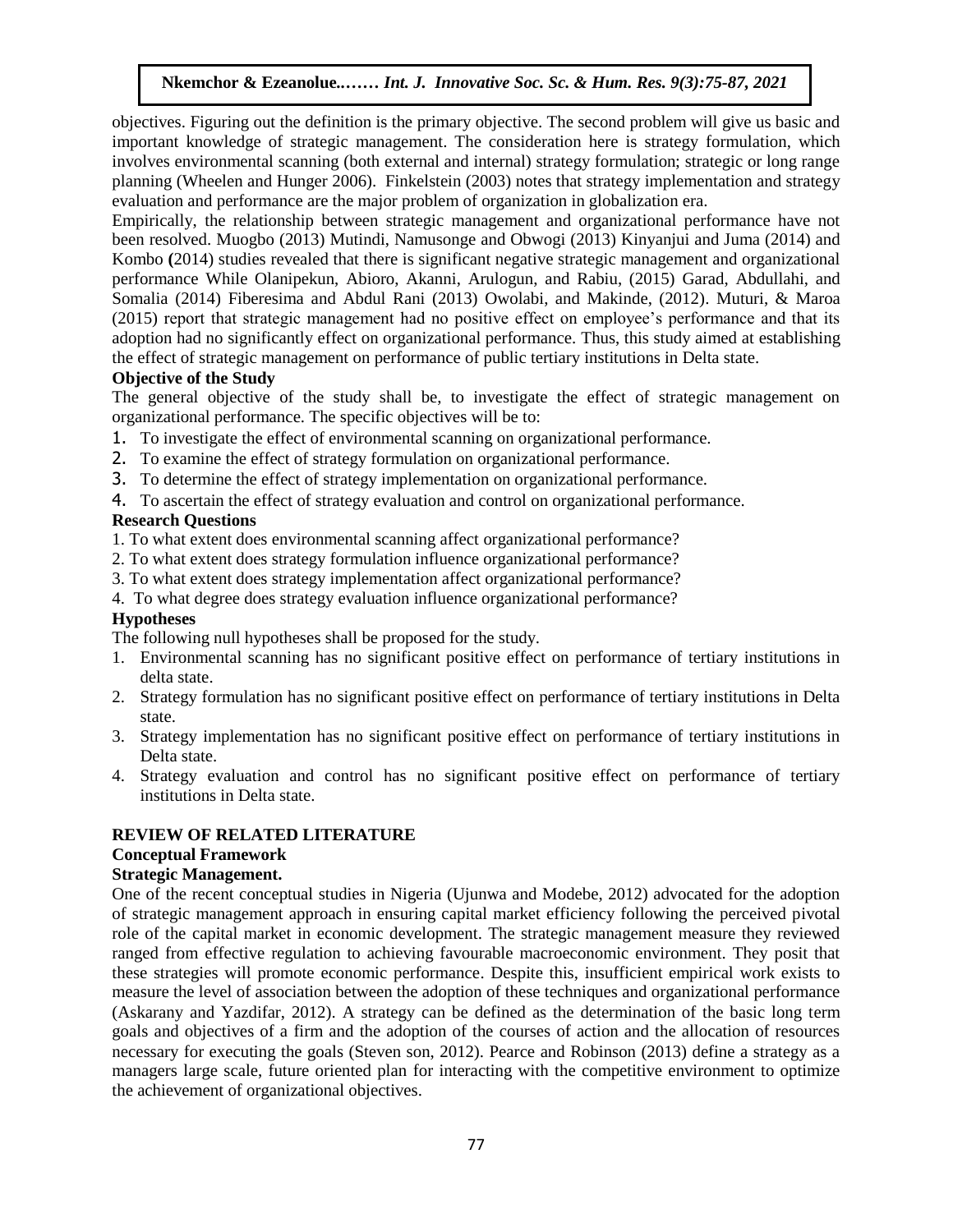Businesses, according to Eniola and Ektebang (2014) that fail to drive good planning practices and tools forward, will not only stay bound by slow, stovepipe planning processes, but also find it difficult to conveated, with not only stay bound by slow, stovepipe planning processes, our also find it difficult to compete in good conditions. The survival-base theory also calls for every business manager to keep in mind the need to be strategic if they do not want their organizations to be crushed by competitors. Strategy is about achieving competitive advantage through being uniquely different in your industry (Porter, 2016; Adeyemi, Isaac & Olufemi, 2017). It is no longer competing for product leadership, rather competing in core competence leadership Agha, Alrubaiee & Jamhour, 2011). Agha et al. (2011) further argues that defining core competence amid the formulation of strategies is intentionally to attain sustainable competitive advantages. Strategic management is thus a veritable tool in improving firms' competitiveness, performance level and structural development (Makanga & Paul, 2017). Branislav (2014) stated that the application of strategic management practices helps firms in exploiting and creating new and different opportunities for tomorrow. Therefore to straighten up operations and enable firms have vision and direction, strategic management is a route that is highly demanded (Ahmed & Mukhongo, 2017). This is because it provides an overall direction to an enterprise in the setting of objectives, in developing of long-term policies and plans designed to achieve these objectives and then in allocating resources to implement the plans (Abosede et al., 2016).

Muogbo,  $(2013)$  asserts that strategic management is an on-going process that evaluates and controls the business and the industries in which the firms is involved, assesses its competitors, set goals and strategies to meet all existing and potential competitors and then reassesses each strategy to meet charged circumstances, new technology, new competitors, new economic environment or a new social, financial or political environment. Branislav (2014) further puts it as "the art and science of formulating, implementing and evaluating cross-functional decisions that enable an organization to achieve its objectives". As detailed in Adeyemi et al. (2017), this process is an iterative, continuous one and involves important interactions and feedback among five key facets: goal- setting, analysis, strategy formation, strategy implementation and strategy monitoring. These activities, as argued in Koech & Were (2016), should be geared towards ensuring the achievement of the long and short term goals and objectives of the organizations concerned. Therefore, it is necessary for managers to first understand the strategic management practices that best suit their firms and the way such practices affects their operations in a given industry; given that every organization, at any phase of its life-cycle, can be affected by some external environmental conditions and internal factors and as such finding ways to have competitive advantage is indispensable (Agwu, 2014).

#### **Organizational Performance**

The concept of organizational performance has been based upon the idea that an organization is a voluntary association of productive assets, including human, physical, technological and capital resources, in order to achieve a common purpose (Barney 2002). According to Richard et al. (2008), organizational performance encompasses three specific areas of firm outcomes: financial performance (profits, return on assets, return on investment, etc.); market performance (sales, market share, etc.); and shareholder return (total shareholder return, economic value added, etc.). The successful performance of manufacturing firms does not only depend on good economic performance, but rather on the way the entrepreneurs and employees work together and fulfill their activities and objectives in a joint and coordinated basis. According to Roper (1998), the entrepreneur is the development lever that determines whether any business venture will succeed or fail. The term organizational performance is used in three time- senses - the past, present, and the future. In other words, performance can refer to something completed, or something happening now, or activities that prepares for new needs. Profitability, for example, is often regarded as the ultimate performance indicator, but it is not the actual performance. Firms' performance is the measure of standard or prescribed indicators of effectiveness, efficiency, and environmental responsibility such as, cycle time, productivity, waste reduction, and regulatory compliance. Performance also refers to the metrics relating to how a particular request is handled, or the act of performing; of doing something successfully; using knowledge as distinguished from merely possessing it. It is the outcome of all of the organization's operations and strategies (Venkatraman and Ramanujam, 1986). Performance measurement systems provide the foundation to develop strategic plans,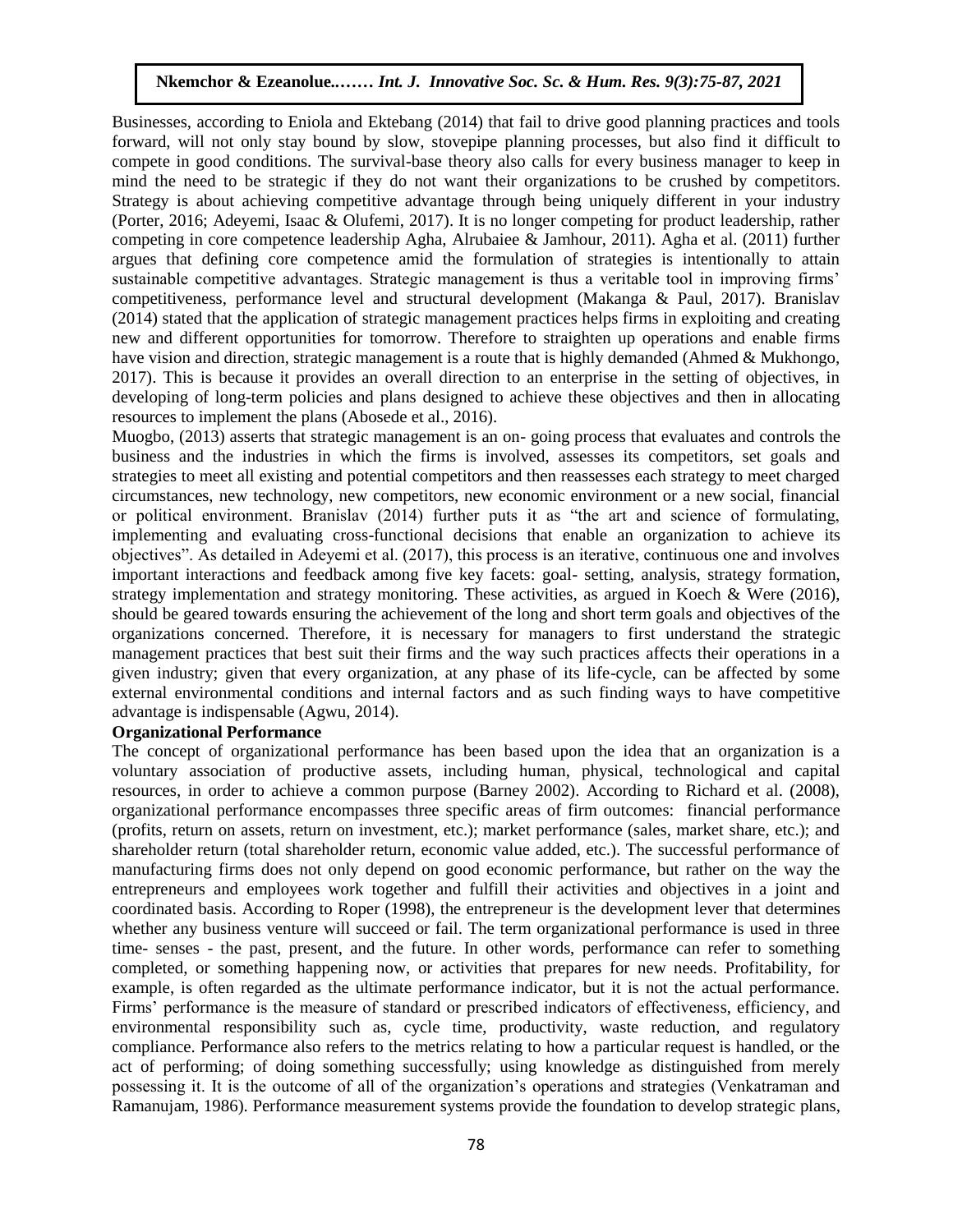assess an organizations' completion of objectives and goals (Alderfer, 2003). Good performance influences the continuation of the firm and can be divided to financial or business performance (Gibcus and Kemp, 2003). Financial performance is at the core of the organizational effectiveness domain. Accounting-based standards such as return on assets (ROA), return on sales (ROS) and return on equity (ROE) measure financial success. Business performance measures market-related items such as market share, performance, diversification, and product development (Gibcus and Kemp, 2003).The organizational performance measures as indicated by Kaplan and Norton (2004) include excellence in internal business processes and effective timely and accurate data collection, quality workforce, quality work environment.

Organizational performance is described as an organization's ability to acquire and utilize its scarce resources and valuables or expeditiously as possible in the pursuit of its operational goals.

Performance is the end result of activities carried out and for any business it is concerned with the general efficiency or productivity. Two ways to deal with performance has been recognized in literatures: the financial or "sales-based" and the non-financial or "firm-based". Whereas the financial is measured with dimensions such as profitability, growth, productivity, level of sales revenue, market share and product, return on investments, product added value; the non-financial is measured in terms of employee development, customer satisfaction, job satisfaction and efficient organizational internal processes (Eniola & Ektebang, 2014). Therefore the practice of strategic management is justified in terms of its ability to improve organizations' performance (Wheelen & Hunger, 2010; Agha et al., 2011). According to Nzuve & Nyaega (2011), measuring performance is needful since it is a means of determining whether or not an  $\alpha$  Tyaega (2011), measuring performance is necurity since it is a means of determining whether or not an organization is achieving its objectives (Makanga  $\alpha$  Paul, 2017) and it does evaluate the overall health of an organization, hence strategic.

#### **Theoretical Framework**

This study anchored on resource based view theory as enunciated by wernerfelt 1984. This theory was first authored by Wernerfelt (1984) and later reviewed by other contributors who expounded on the influence that both tangible and intangible assets have on the performance of an organization (Crook et al., 2008). The resource based view theory magnifies the importance of internal resources within the firm and the use of these resources in formulating strategy to achieve sustainable advantage within the firms' competitive markets (Schroeder et al. 2002). According to the RBV, a firm's internal capabilities determine the strategic choice it makes in competing in its external environment. This is in line with the influence that strategic management practices have on the performance of a firm. Closer within the context of the construction industry, the RBV is used to identify and explore man-power expertise and strategic planning systems that can help construction firms manage present construction projects and grab future business opportunities therefore increasing the firms portfolio. Capabilities, resources and knowledge acquired over time create options for future business exploration and gives a firm leverage over its competitors (Kogut and Kulatilaka, 2001). Within the context of the construction industry these may include, plant and machinery, planning and schedule templates, cost and financing models, professional consultants and knowledge workers as well as certified organizational processes and best practices. Loasby (2002) explores the view that investments in resources and capabilities are choice decisions made in the context of uncertainty and that it is the combination for these factors that make real options potentially valuable. The resource-based theory emanates from the principle that the source of organization's competitive advantage lies in their internal resources, as opposed to their positioning in the external environment. It is however evaluating environmental opportunities and threats in conducting business, competitive advantage depends on the unique resources and capabilities that a firm possesses. (Barney, 2015). The resource-based approach of an organization predicts that certain types of resources owned and controlled by firm have the potential to generate competitive advantage as well as superior organizational performance. In this theory, the competitive advantage and superior performance of an organization is explained by the distinctiveness of its capabilities (Johnson, Scholes and Whittington, 2008). The resource-based view (RBV) as a basis for the competitive advantage of a firm lies primarily in the application of a bundle of valuable tangible or intangible resources at the firm's disposal (Wernerfelt, 1984; Rumelt, 1984; Penrose, 1959; Wernerfelt, 1995). To transform a short-run competitive advantage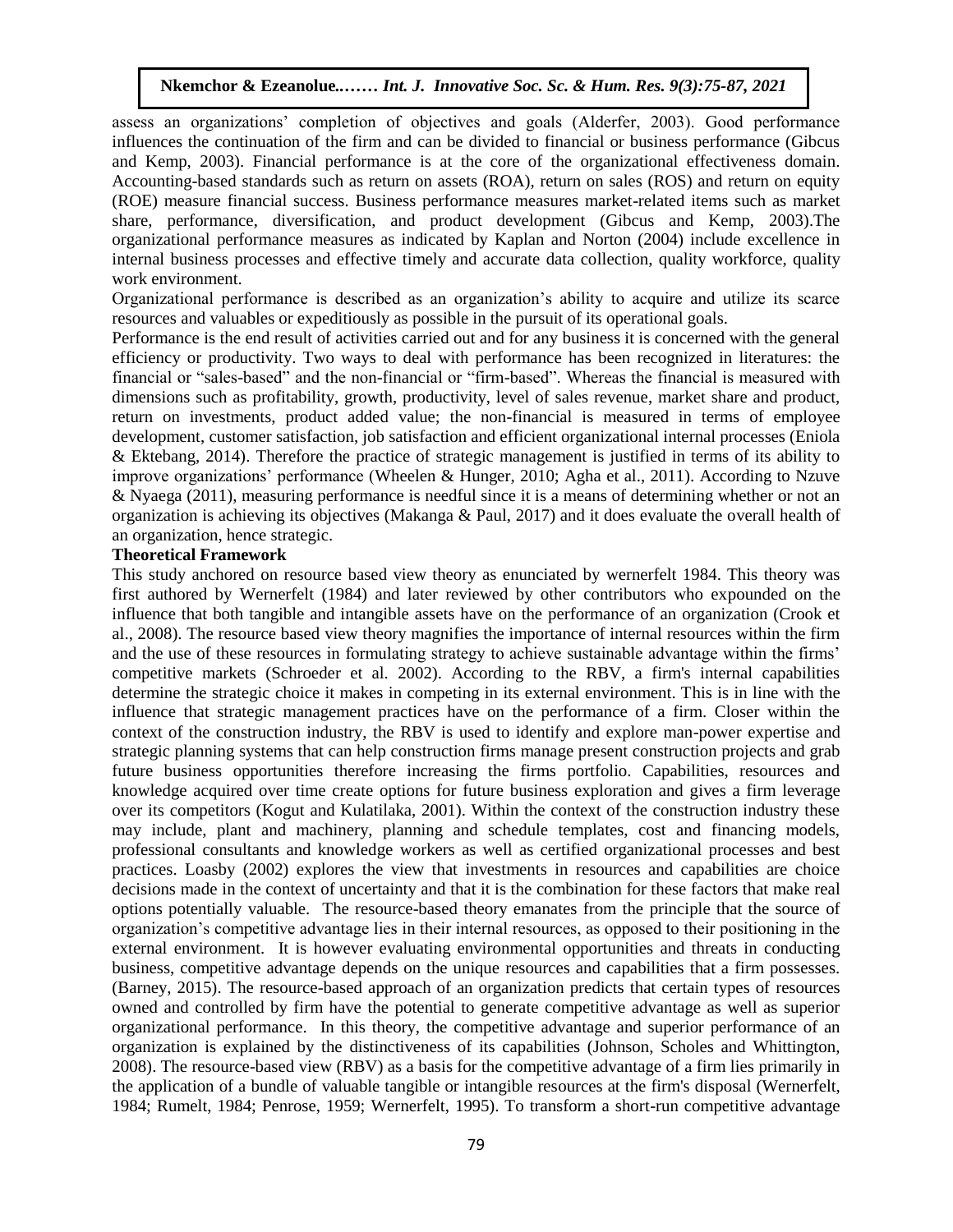into a sustained competitive advantage requires that these resources are heterogeneous in nature and not perfectly mobile. Effectively, this translates into valuable resources that are neither perfectly imitable nor substitutable without great effort (Barney, 1991).

Strategy has been defined as the match an organization makes between its internal resources and skills and opportunities and risks created by its external environment. The resources and capabilities of a firm are the central considerations in formulating its strategy; they are the primary constants upon which a firm are the central considerations in formulating its strategy, they are the primary constants upon which a firm<br>can establish its identity and frame its strategy. The key to a resources based approach to strategy formulation understands the relationships between resources, capabilities, competitive advantage and performance. The resource based view has been a common interest for management researchers and numerous writings could be found for same. A resource-based view of a firm explains its ability to deliver sustainable competitive advantage when resources are managed such that their outcomes cannot be imitated by competitors, which ultimately creates a competitive barrier (Mahoney and Pandian 1992). RBV explains that a firm's sustainable competitive advantage is reached by virtue of unique resources REFT CAPTAINS that a fifth s sustainable competitive advantage is reached by virtue of unique resources<br>being rare, valuable, inimitable, non-tradable, and non-substitutable, as well as firm's specific (Barney 1999).

#### **Empirical Review**

Glory and Baker (2017) studied the importance of financial leverage and risk aversion in risk management strategy selected among German firms for the period of 1998-2001 using multiple regression analysis techniques. The problem of choice among risk-management strategies is addressed with the stochastic dominate risk-free asset (SDRA) estimation criteria. The SDRA criteria allows for strategies with less business risk. Less expected return. Results show that the inclusion of the risk-free asset with less significantly improves the discriminatory power of the ordinary stochastic dominance criteria for the case of risk-management strategies. The study recommended low risk management strategies for firm with high diversified products.

Abdalla (2015) examined the effects of strategy evaluation on organizational performance. The population for this study comprised of all the 200 staff members at Centre Star Company stratified in departments; administration, logistics, operations and sales & marketing. The study used a stratified random sampling approach to select 30% (60) of the 200 employees to participate in the survey. The first research objective sought to identify the approaches adopted at CSC in strategy evaluation. The study identified four approaches to Strategy evaluation to enhance performance of the organization. The study showed that there is a well-established strategy evaluation culture at CSC. There is common drive for strategy evaluation; well-established procedures for strategy evaluation; deliberate effort to seek information on strategy performance; established responsibilities for evaluation performance; and regular informed demand for results of information.

Muturi and Maroa (2015) examined the influence of strategic management practices on performance of floriculture firms in Kenya. A descriptive survey design was used with a target population of 21 floricultural firms out of which 10 firms were selected by simple random sampling, and 5 respondents from each of the 10 firms purposively chosen. Structured questionnaires were used to collect primary data. Chi- Square (X2) test was used to test the four hypotheses to establish significance of association. The findings established that majority of the firms had a strategic plan ,implemented their strategic plans as planned, conduct strategy evaluation and control on their strategic management practices. Further, that strategy formulation, implementation, evaluation and control had significant influence on the performance of flower firms to a moderate extent. The researcher recommended that top-level managers should seek more input from the lower level managers and supervisors when formulating strategy so that the formulated plans are effective and in line with both long and short term objectives of the organization.

Peter, (2015) Studies strategic management practices and the performance of small medium enterprise in Western Uganda. Cross sectioned design was adopted for the study, 2,800 respondents with 430 sample size were used for the study. The instrument used for data collection was questionnaire. Findings revealed that strategic management practices enhance firms operational, Competitive and creative performance. The study recommends that Agric business enterprise in Western Uganda should adopt strategic management practices however the size of the enterprise.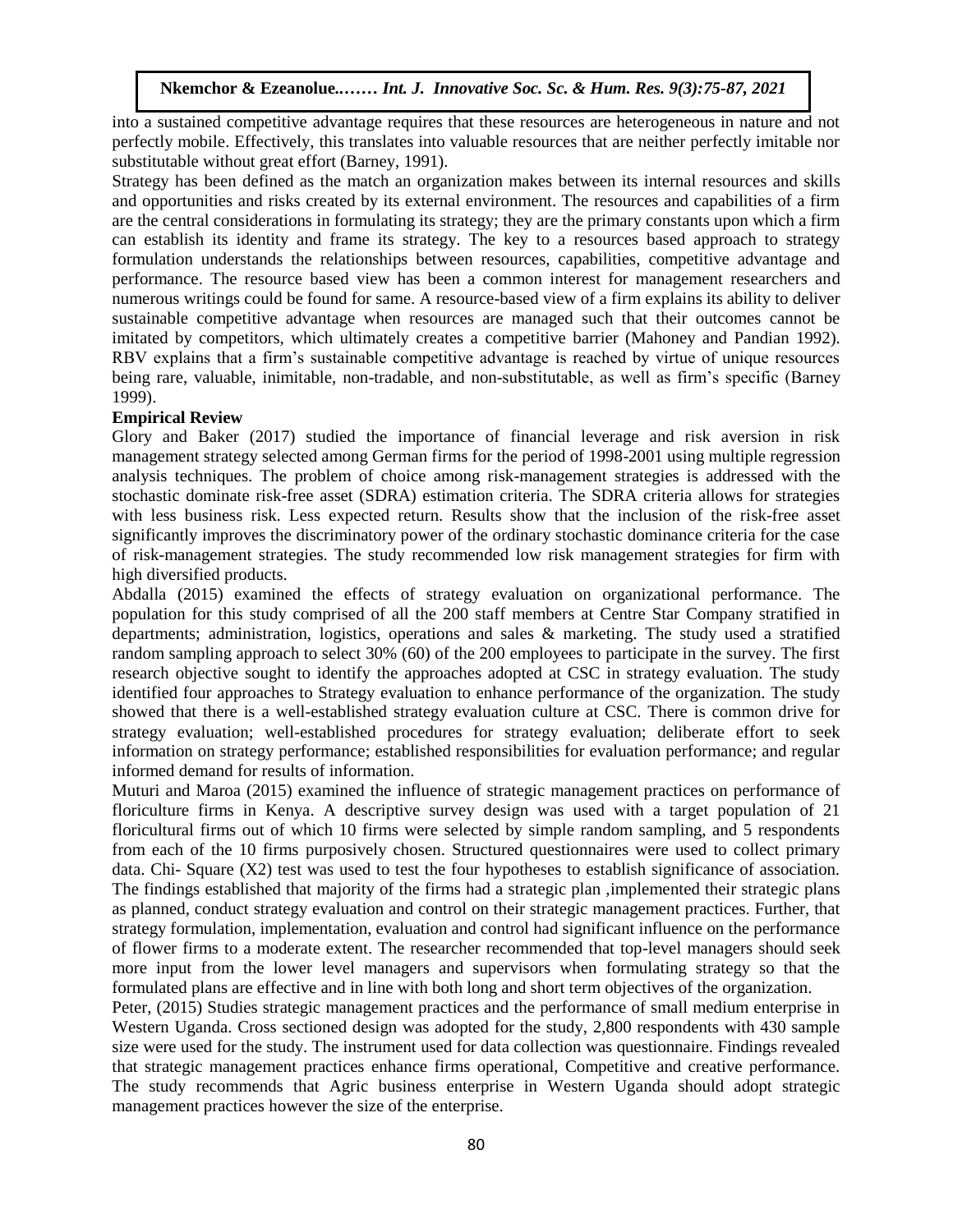Kamau (2015) examined the influence of strategic management practices on performance of private construction firms in Kenya. The study adopted descriptive design and the population of the study was 62 building construction companies and consulting companies in Kenya. The researcher used simple random building construction companies and consulting companies in Kenya. The researcher used simple random sampling technique for the study. The findings revealed that strategic management practice has effect on operational excellence of an organization. The researcher concluded that strategic management practices have great influence on the performance of private construction firms in Kenya. The research recommends that every construction firm should develop a business strategy considering the core strategic pillars of strategic planning, strategic choice and strategic implementation.

Muturi, (2015) investigated the influence of strategic management practices on performance of floriculture firms in Kenya. The study used random sample technique to select respondents, self design open and end closed questionnaire was used to collect data for the study and was analyzed using chi square model. The findings showed that strategic management practices influences performance of floriculture firms. The researcher concluded that strategic management practice had led to a moderate growth of flower firms overall business performance. The researcher recommends that top-level managers should seek more input from the lower level managers and supervisors when formulating strategy so that the formulated plans can be effective.

Olanipekun, Abioro (2015) examined the impact of strategic management on competitive advantage and organizational performance in Nigeria bottling company. Questionnaire was used to collect data, 200 respondents were purposively selected for the study while data obtained were analyzed using quilford and flusher formular. A random sampling technique was adopted for the study. The finding showed that the adoption of strategic management practice gives form competitive advantage.

Olanipekun, Abioro, Akanni, Arulogun, and Rabiu, (2015) examined the impact of strategic management on competitive advantage and organization performance in Nigerian bottling company. The study used Primary data with the aid of a structured questionnaire was used to elicit information from respondents. The data collected were analyzed using both descriptive such as frequencies, percentages mean, standard deviation and inferential statistics of Chi-square and Analysis of Variance (ANOVA). The findings revealed that indeed the adoption and implementation of strategic management practices makes the organization not only to be proactive to changes but also initiate positive changes that consequently leads to competitive advantage and sustainable performance

Garad, Abdullahi, and Somalia (2014) studied the relationship between strategic management and Organizational performance in Mogadishu-Somalia. The study employed the use of both descriptive and correlation research design to establish the nature of the relationships. To analyze the data, the Spearman correlation statistical tool was used with the aim of establishing the relationship between above variables. This formed the basis of the detailed analysis, conclusions and recommendations. The findings revealed the existence statistically significant had a positive relationship between strategic management and organizational performance. The study also indicated a statistically significant moderate positive relationship between strategic management and organizational performance on the basis of the findings, the researchers made the following conclusions. Organizations should provide good strategic management to their organizations that will improve performance of employees companies should employee performance appraisal to promote better satisfaction finally, organizations should factor into account or internal and external factors that can effects organizational performance.

#### **METHODOLOGY**

Descriptive survey design was adopted. The purpose of descriptive survey design is to collect detailed and factual information that describes an existing phenomenon. With respect to this work, the researcher make use of primary sources of data. The primary sources of data include the questionnaire and the personal interview. The study was carried out in Delta State of Nigeria. Delta State is situated in the South-South geopolitical zone in Nigeria. The tertiary institution include: Delta State University, Abraka. Delta State College of Education, Agbor. Delta State Polytechnic, Ogwashi-uku. The population of the study includes all academic staff of the institutions in 13 faculties Delta State University, Abraka, was chosen. 550 staff from Delta State College of Education, Agbor. And 540 Staff from social sciences,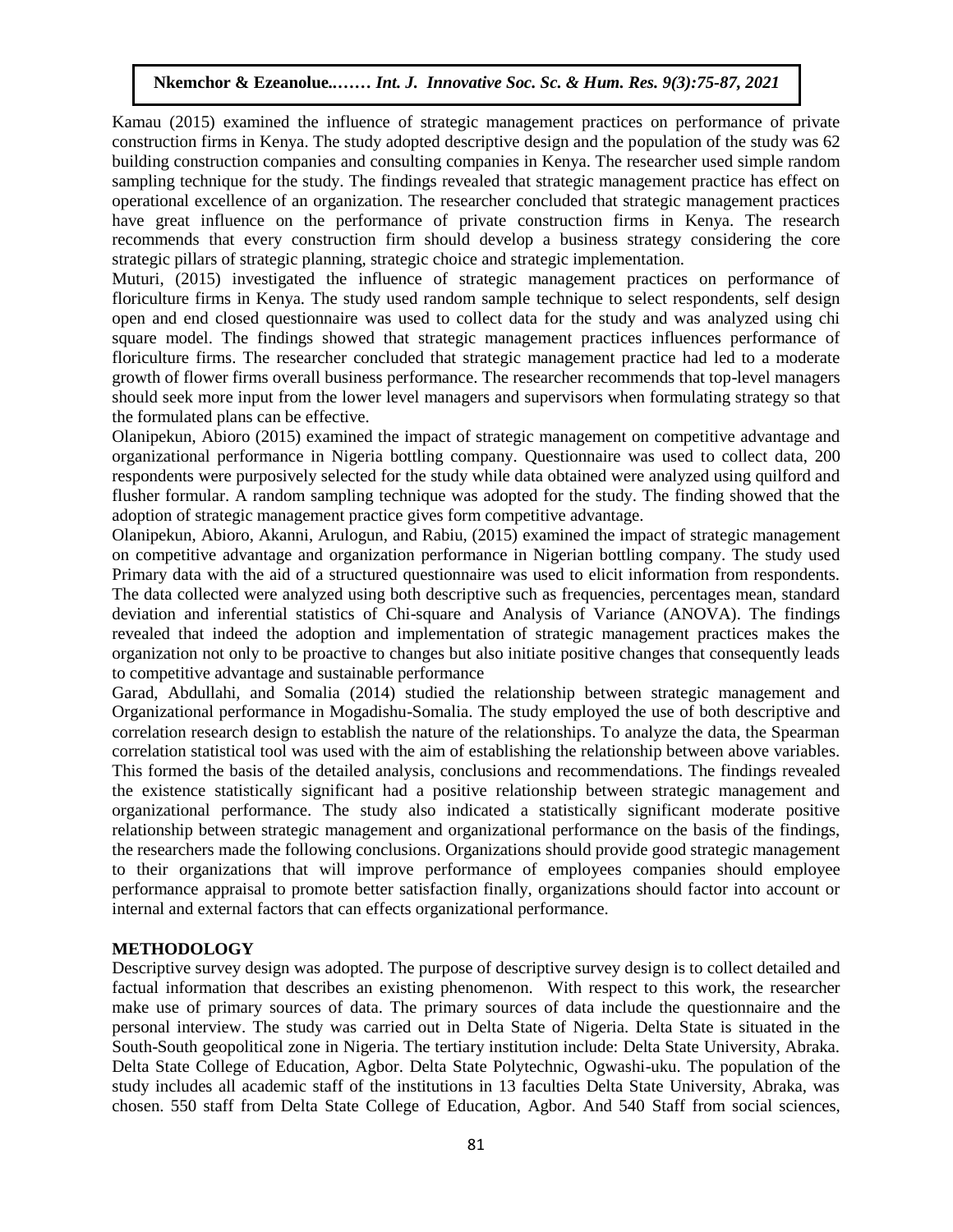Delta State polytechnic Ogwashi-uku. To ensure a clear account for determination of sample size, the statistical formula devised by Borg and Gall (2002) was employed to determine the sample size of 343. The major instrument used in this study work is the questionnaire. The study employee face and content Validity. The reliability of the instrument was ascertained through the test-retest method and Cronbach's Alpha. The need to enhance easy comprehension and analysis prompted the use of Multiple regression analysis was conducted to assess the effect of strategic management of the independent variables on the dependent variable. The statistical package for social sciences (SPSS) version 21 was employed to test the hypotheses.

## DATA PRESENTATION, ANALYSIS AND INTERPRETATION

The data to be presented and analyze is based on findings extracted from the questionnaire distributed to the tertiary institution in Delta state, Nigeria. The researcher distributed 343 copies questionnaire to the respondents randomly selected. Out of the 343 copies of questionnaire distributed, 300 were properly filled and found relevant for the study, while the remaining 30 questionnaires were not properly filled and 13 copies misplaced by the respondents. This shows a response rate of 95.7%. Likert - type items on a five-point scale and open-ended question were employed on the survey to measure the perceptions of the respondents on the effect of strategic management on organizational performance of tertiary institution in respondents on the effect of strategic management on organizational performance of tertiary institution in Delta state, Nigeria. Data obtained were presented using the tabular format and analyzed using percentage method from the analyzed data, multiple regression analysis was used in testing the hypothesis.

## **Test of Hypotheses**

Multiple regression analysis was employed to test the hypotheses formulated for the study. The multiple regression result is presented in the table below.

|  |  | <b>Summary of the Regression Result</b> |  |
|--|--|-----------------------------------------|--|
|--|--|-----------------------------------------|--|

| <b>Variable</b>                |        | <b>T-Statistics</b> |       | <b>Probability</b> |
|--------------------------------|--------|---------------------|-------|--------------------|
| Environmental scanning         | 11.655 |                     | 0.000 |                    |
| <b>Strategy Formulation</b>    |        | 2.755               |       | 0.001              |
| <b>Strategy Implementation</b> |        | 6.939               |       | 0.000              |
| Performance Evaluation         | 2.795  |                     | 0.006 |                    |
| R-squared                      |        | 0.733               |       |                    |
| <b>Adjusted R-squared</b>      |        | 0.726               |       |                    |
| <b>F-Statistics</b>            |        | 107.563             |       |                    |
| Prob. (F-Statistics)           |        | 0.000               |       |                    |
| Durbin Watson                  | 1.677  |                     |       |                    |

Source: Author's Computation Using SPSS Version 21.0

The regression result has coefficient of determination  $(R^2)$  of 0.733. This implies that 73.3% of the variations in strategic management are being accounted for or explained by the variations in the explanatory variables. This shows that the explanatory powers of the independent variable are very high and strong. The adjusted  $\mathbb{R}^2$  supports the claim of the  $\mathbb{R}^2$  with a value of 0.726 indicating that 72.6% of the total variation in the dependent variable (organizational performance) is explained by the independent variables (the regressors). Thus, this supports the statement that the explanatory power of the variables is high and strong. The F-statistic is instrumental in verifying the overall significance of an estimated model. The f-statistics of 107.563 and f-probability of 0.000 shows that that the model has goodness of fit and is statistically different from zero. In other words, there is significant impact between the dependent and independent variables in the model. This shows that the independent variables (environmental scanning, strategy formulation, strategy implementation and strategic evaluation) have a joint significant effect on the dependent variable (organization performance).From the regression result in table 4.12, it is observed that DW statistic is 1.677 which is approximately 2. Therefore, the variables in the model are not autocorrelated and that the model is reliable for predications.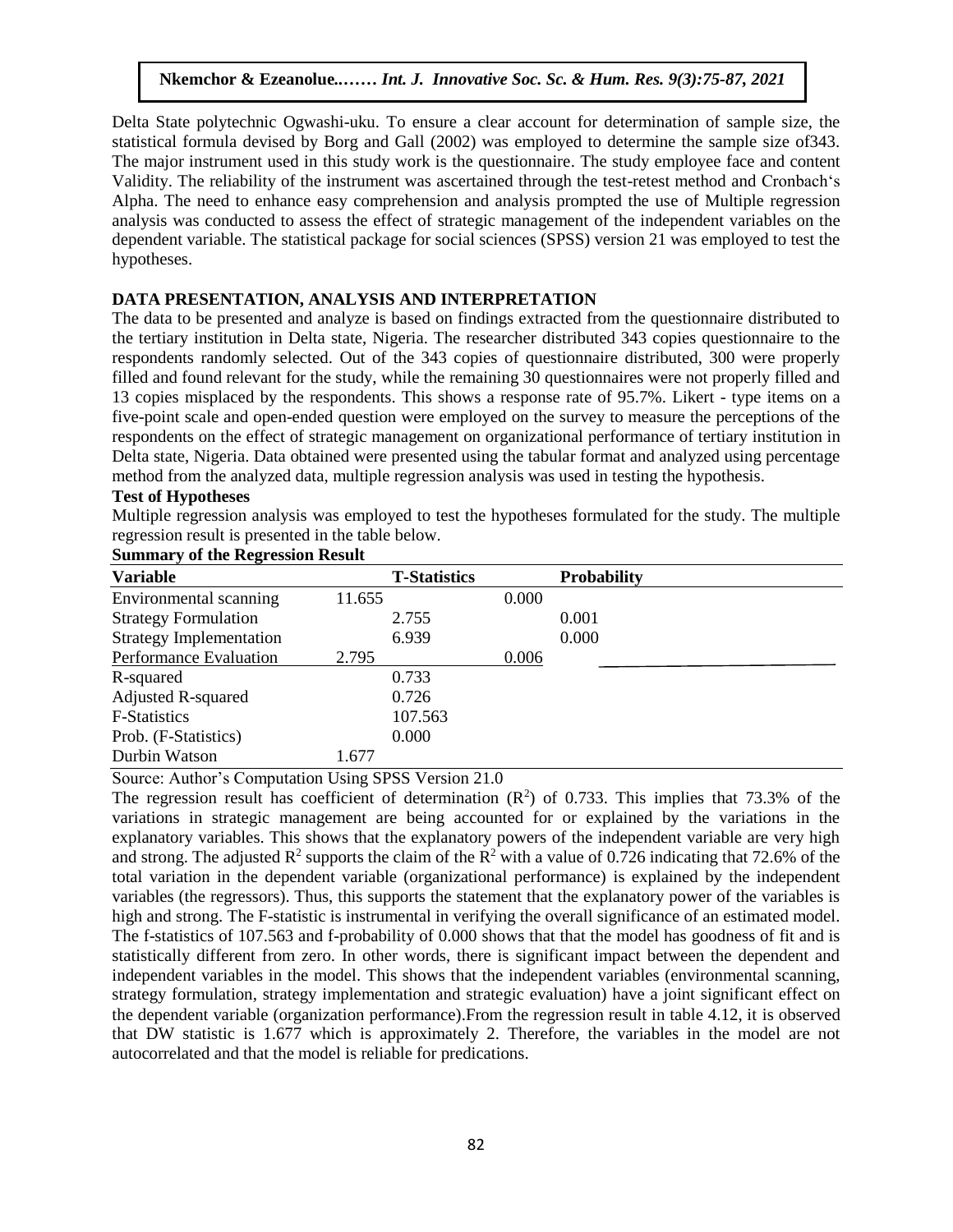#### **Hypothesis One**

Ho<sub>1</sub>: Environmental scanning has no significant positive effect on organizational performance in tertiary institution Delta state, Nigeria.

Hi: Environmental scanning has a significant positive effect on organizational performance in tertiary institution Delta state, Nigeria

Based on t-statistics of 11.655 and p-value of 0.000, environmental scanning was found to have a significant effect on organizational performance in tertiary institution Delta state, Nigeria. This result therefore suggests that we reject the null hypothesis and accept the alternate hypothesis which states that environmental scanning has a significant effect on organizational performance in tertiary institution Delta state, Nigeria. This implies that environmental scanning has a significant positive effect on organizational performance in tertiary institution Delta state, Nigeria.

#### **Hypothesis Two**

Ho<sub>2</sub>: Strategy formulations have no positive significant effect on organizational performance in tertiary institution Delta at the Nigeria. institution Delta state, Nigeria

Hi: Strategy formulations have a significant positive effect on organizational performance in tertiary institution Delta state, Nigeria.

Based on the t-statistics of 2.755 and p-value of 0.001, Strategy formulations were found to have significant effect on organizational performance in tertiary institution Delta state, Nigeria. Therefore, we reject the null hypothesis and accept the alternate hypothesis. This shows that Strategy formulations have a significant positive effect on organizational performance in tertiary institution Delta state, Nigeria.<br>4.4.3 Hypothesis Three

#### **4.4.3 Hypothesis Three**

Ho3: Strategy implementation has no significant positive effect on organizational performance in tertiary institution Delta state, Nigeria.

Hi: Strategy implementation has a significant positive effect on organizational performance in tertiary institution Delta state, Nigeria.

Based on the t-statistics of 6.839 and p-value of 0.000, Strategy implementation was found to have a significant effect on organizational performance in tertiary institution Delta state, Nigeria. Therefore, the null hypothesis is rejected while the alternative hypothesis is accepted. This implies that Strategy implementation has a significant positive effect on organizational performance in tertiary institution Delta state, Nigeria.

#### **Hypothesis Four**

Ho4: Strategy evaluation has no significant positive effect on organizational performance in tertiary institution Delta state, Nigeria.

Hi: Performance evaluation has a significant positive effect on organizational performance in tertiary institution Delta state, Nigeria.

Based on the t-statistics of 2.795 and p-value of 0.006, Performance evaluations were found to have a significant effect on organizational performance in tertiary institution Delta state, Nigeria. Therefore, we reject the null hypothesis and accept the alternate hypothesis. This implies that strategic evaluations have a significant effect on organizational performance in tertiary institution Delta state, Nigeria.

#### **DISCUSSION OF FINDINGS**

Effect of strategic objective and organizational performance in tertiary institution in Delta state, Nigeria. Respondents' opinion on the effect of strategic objective on organizational performance in tertiary institution, Delta state in Nigeria shows that 82.2% of the result agrees that environmental scanning has significant effect on organizational performance in tertiary institution Delta state, Nigeria. While very few of about 5.8% of respondents are on opposing side and 11.9% were neutral. This result tiller with that of Akinyele and Fasogbon (2010) which state strategy objective enhances better organizational performance through Environmental scanning. Also the result is in line with Yunus, Waidi and Hamed (2010)

Effect of strategy formulation on organizational performance in tertiary institution Delta state, Nigeria, 82. 2% of the result from the analysis shows that strategy formulations have a significant effect on organizational performance in tertiary institution Delta state, Nigeria. This result is in line with that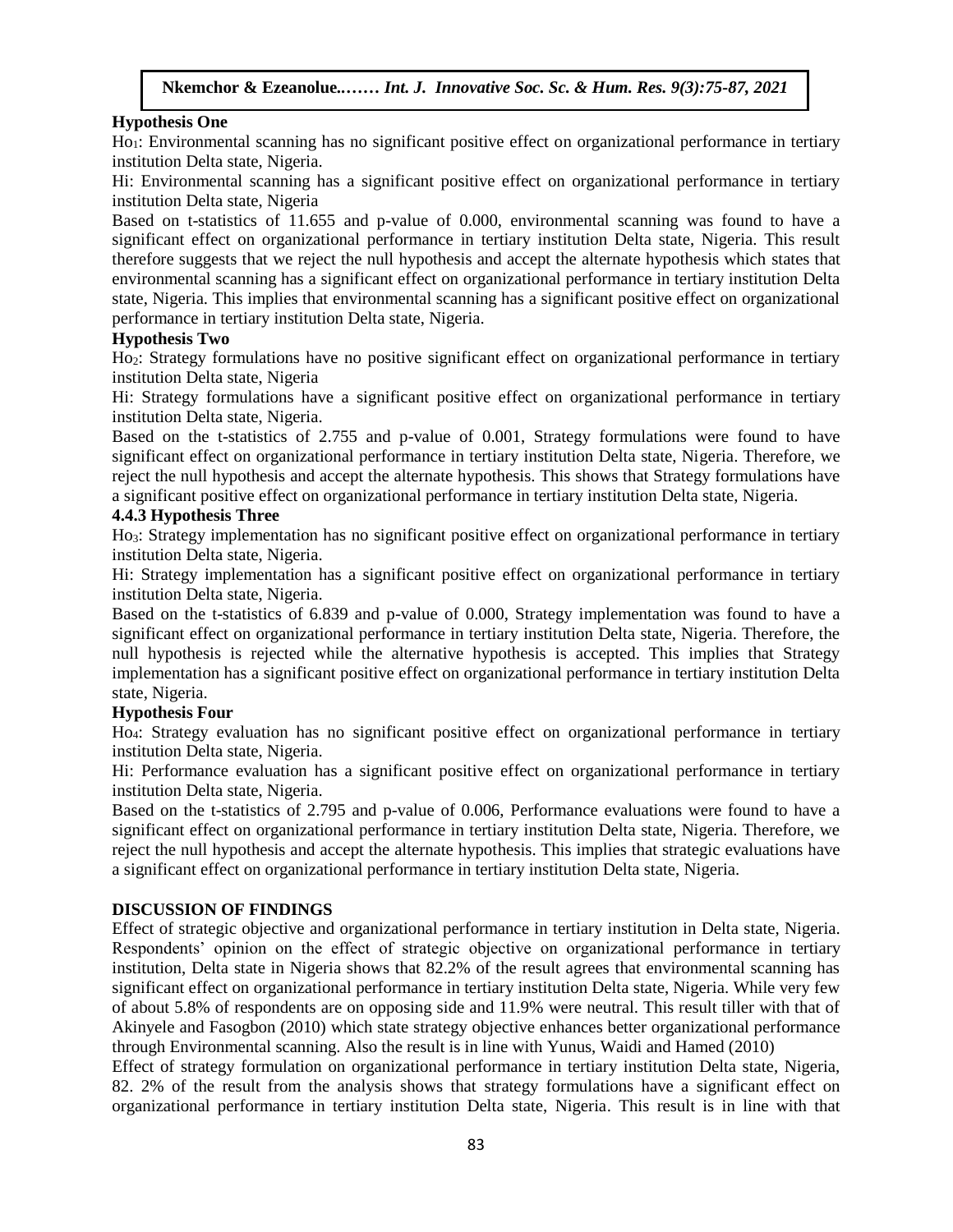Askarany and Yazdifar, (2012), Lawal, Elizabeth, and Oludayo, (2012) and Fiberesima and Abdul Rani (2013), who findings show that strategy management tools affect organizational performance through (2013), who rindings show that strategy management tools arrect organizational performance unough<br>strategy formulation. The findings also show that the adoption of strategy management tools is equally important for tertiary institution through strategy formulation.

Effect of strategy implementation and organizational performance on tertiary institution Delta state, Nigeria. Majority of respondents (51.6%)believed on that strategy implementation have a significant effect on organizational performance in tertiary institution Delta state, Nigeria. this results is in line with previous study by Kombo (2014), Muturi and Maroa (2015) Olanipekun, Abioro, Akanni, Arulogun, and Rabiu, (2015) which support this findings that strategy implementation practices makes the organization not only to be proactive to changes but also initiate positive changes that consequently leads to  $\frac{1}{2}$ competitive advantage and sustainable performance. Dauda, Akingbade, and Akinlabi, (2010) study also tiller with this finding which states that implementation of strategic management has a positive relationship with organizational profitability and performance.

Effect of strategy evaluation on organizational performance in tertiary institution in Delta state, Nigeria. Greater percentage of the respondents (79.6%) believed that strategy evaluation affects organizational performance in tertiary institution in Delta state, Nigeria especially in the areas of organizational performance. Abdalla (2015), Basel (2011) in their findings support this states that strategy evaluation performance. facilitates organizational direction setting at it ensures compliance to organizational vision, streamline operations to specific objectives, targets correcting strategic directions and establishes common tactics and purpose. Strategy evaluation results helps in inspiring and motivating employee, it enables employees measure their performance; helps employees in determining the nature of adjustments needed; helps employees relate their objectives to that of the organization; good results inspire hard work; and the information inspires better work. Third, strategy evaluation is used as a tool for benchmark with other industry players. The evaluation is used to compare performance or peers; compares performance to industry standards; compares performance among deportments; and compares performance between strategies. Finally, strategy evaluation results help in legitimizing the use of strategy. The evaluation results legitimize management's actions in the eyes of the shareholders; customers; government and the general public.

#### **Summary of findings**

Based on test of hypotheses; the following findings were made:

- 1. That Environmental scanning has a significant positive effect on organizational performance in tertiary institution Delta state, Nigeria.
- 2. That strategy formulation has positive effect organizational performance of tertiary institution Delta state,
- 3. That strategy implementation has a significant positive effect on organizational performance in tertiary institution Delta state, Nigeria.
- 4. That Strategic evaluation has significant positive effect on organizational performance of tertiary institution in Delta state, Nigeria.

## **CONCLUSION**

This study provides empirical evidence regarding strategic management on organizational performance of tertiary institution in Delta state, Nigeria using environmental scanning, strategy formulation, Strategy implementations and Strategic evaluation as a base for in this study. From the study it is true that strategic objective, formulated strategies, strategy implementation and evaluation have a great effect on the performance tertiary institution in Delta state. Conclusively that strategic management has a positive effect on organizational performance of tertiary institution in Delta State, Nigeria.

#### **RECOMMENDATIONS**

Based on the findings of this study, it is therefore recommended that:

1. Environmental scanning should be in line with the objective of the organization in other to achieve organizational objective and effective employee performance.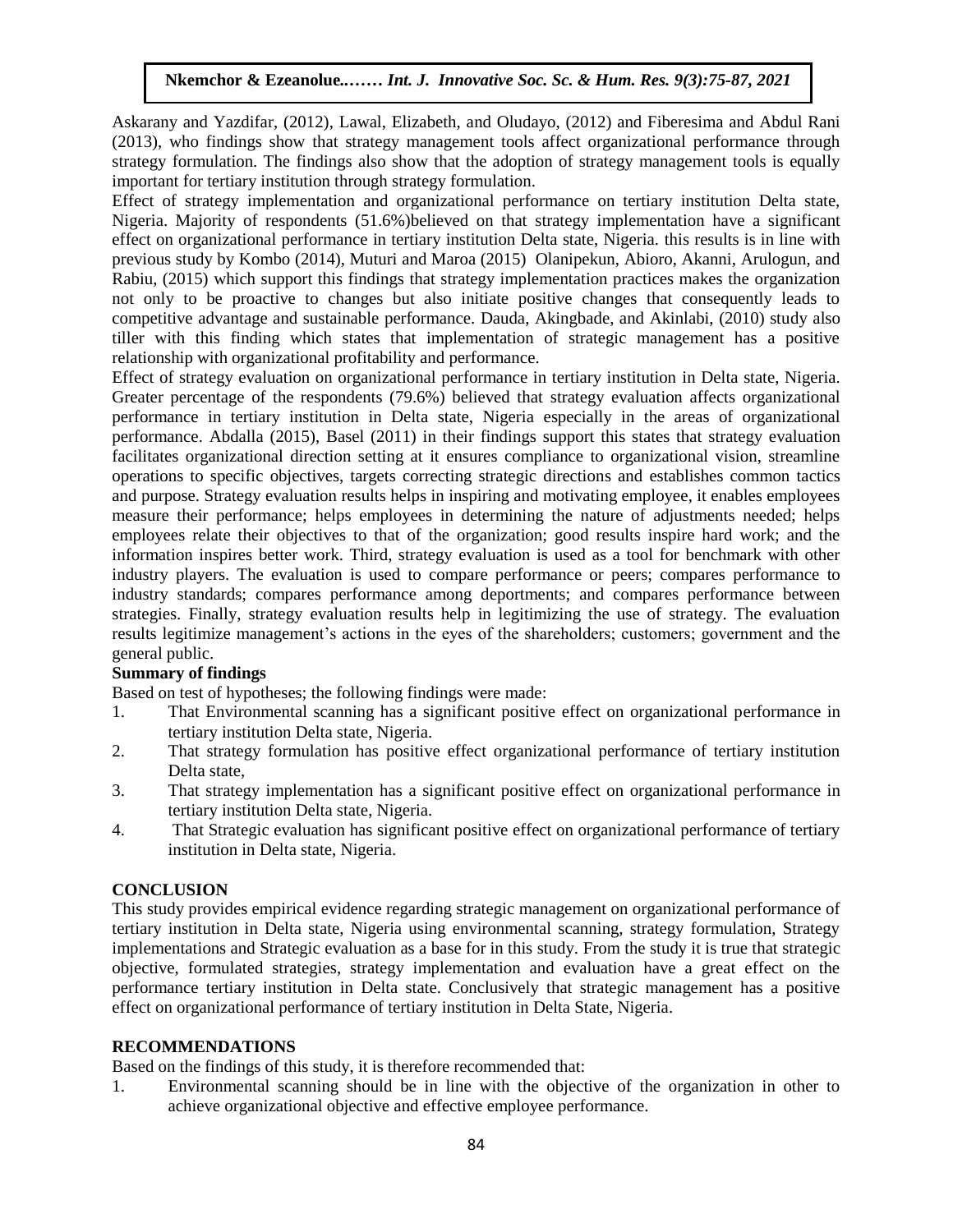- 2. Organization should seek more input from the lower level managers and supervisors when formulating strategy so that the formulated plans are effective and in line with both long and short term objectives of the organization.
- 3. Organizations should have a well-conceived strategic vision that must be communicated to all employees. It is imperative to emphasize that all employees should be carried along in implementation of strategic management process that will prepare the company for the future, establish long-term direction and indicate the company's intent to position itself as a market leader in the industry
- 4. Every organization should evaluate his strategic every year in other to know if is consistent with organizational goals and objectives and Strategic evaluation should be a continuous rather than a periodic basis allows benchmarks of progress to be established and more effectively monitored.

#### **REFERENCES**

- Abdalla, Y. I.(2015). Effects of strategy evaluation on organizational performance: A Case of Centre Star Company Limited. A *Research Project*, Submitted to Chandaria School of Business in Partial for the Degree of Masters of Business Administration (MBA).  $RENCES$
- Abdel-Aziz, A. S. & Saed J. F. (2014). The effect of strategic management on Jordanian pharmaceutical manufacturing organizations business performance. *International Review of Management and Business Research*. 3 (2) 669 – 687.
- Abosede, A.J., Obasan, K.A. & Alese, O.J. (2016). Strategic management and Small and Medium Enterprises (SMEs) development: A review of literature, *International Review of Management and Business Research, 5* (1), 315-335.
- Adeyemi, I.I., Isaac, O.A. & Olufemi, A.S. (2017). Strategic management: A policy to enhance sustainable business development in small and medium scale enterprises in Nigeria. Archives of *Business Research, 5* (9), 108-118.
- Aguilar, Omar (2003) "How strategic performance management is helping companies create business value. *a Journal derived from Gumn Partners Performance. Management Process Forums*.
- Agwu, M.E. (2014). Reputational risk impact of internal frauds on bank customers, *International Journal of Development and Management Review (INJODEMAR), 9* (1), 175-192.
- Ahmed,A.S. & Mukhongo, A. (2017). Role of strategic management practices in organizational performance of customs department in Mogadishu, Somalia. *Imperial Journal of Interdisciplinary Research (IJIR), 3* (9), 1201-1211.
- Ajao, O.S., & Grace, M.O. (2012). The Effects of Strategic Planning on Corporate Performance in University Education: a study of Babcock University. *Kuwait Chapter of Arabian Journal of Business and Management Review Vol. 2, No.4; Dec. 2012.*
- Akinyele, S. T. & Fasogbon O. I. (2010) Impact of strategic management on organizational performance and survival. *Research Journal of Business Management*. 4 (1) 73-82*.*
- Amanda, P. (2015). The Effect of Strategic Management practices on performance of saving and loans companies: Unpublished *thesis*, School of Business, Kwane Nkuruma University of Science and Technology. 9(6), 12-32.
- Andrews, R., George A. Boyne, & Richard M. W. (2006). Strategy content and organizational performance: An empirical analysis. *Public Administration Review* 66:52– 63.
- Ansoff, H . I. (1984). *Imparting strategic management*: Harvard University Press, Cambridge Mass.
- Ansoff, H. 1., Miller, C. C. and Cardinal, L. B. (2001). Strategic planning and firms' performance: A synthesis of more than two decades of research. *Academic Management Journal* 1(3),1649- 1665.
- Barney, J. B. (1995). Looking inside for competitive advantage. *Academy of Management Executive. 9.* (4) 49-61.
- Barney, J. B. (2001). Is the resource-based "view" a useful perspective for strategic management research? Yes. *Academy of Management Review,* 26: 41 -56.
- Barney, J. B., Wright. M. & Ketchen, D. J. J (2001). The resource-based view of the firm: 'Ten years after 1991. *Journal of Management.* 3 (27)625-641.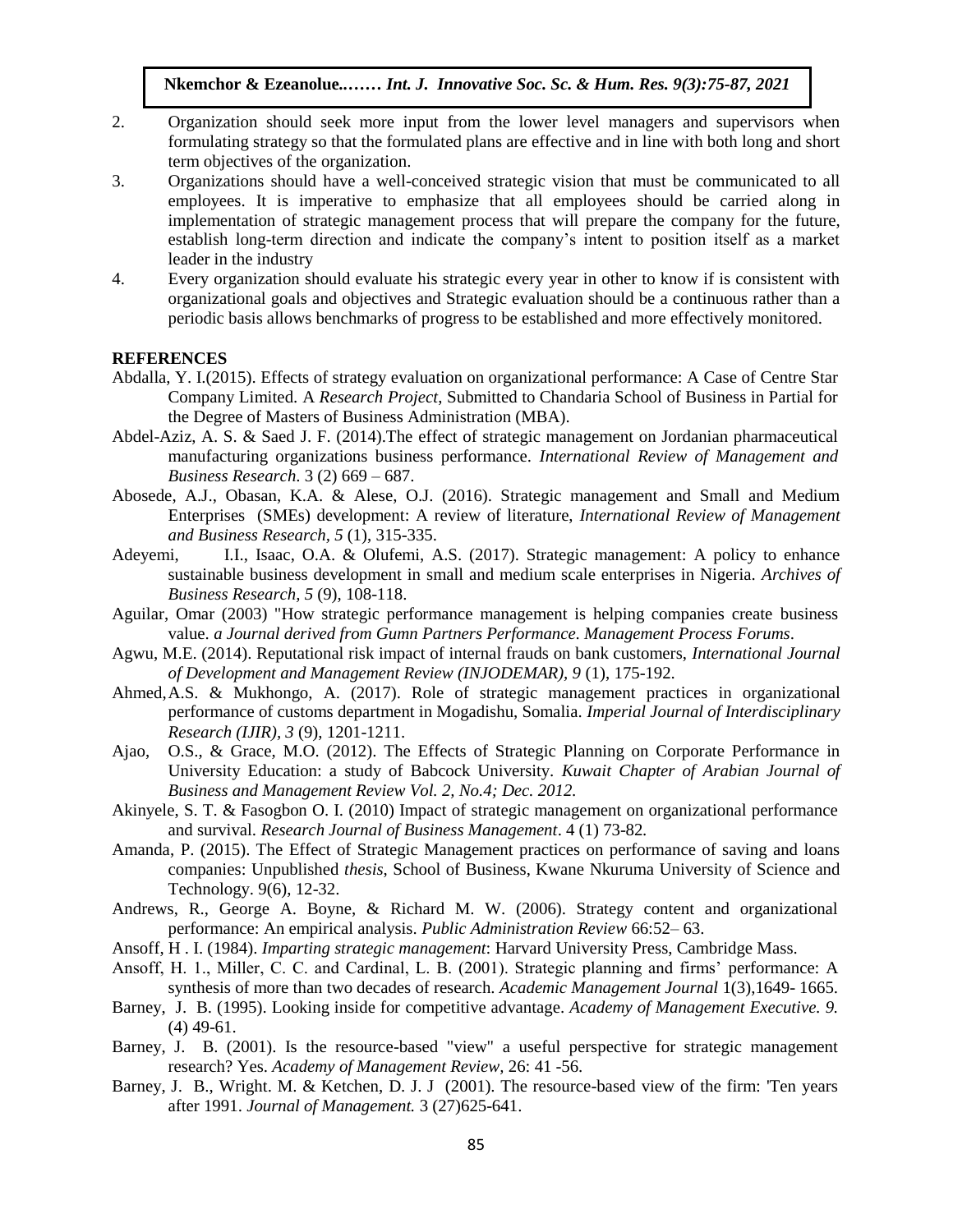- Barney, J. (2015). Looking inside for competitive advantage. Academy of Management Executive, 9(6), 49-61.
- Basel, S. (2011). Evaluating the effectiveness of strategic planning within the Middle Eastern public sector.A *thesis* submitted in partial fulfillment for the degree of Doctor of Business Administration Victoria Graduate School of Business Faculty of Business and Law Victoria University Melbourne, Australia
- Branislav, D. (2014). The nature of strategic management, *Archives of Business Research, 2* (4), 28-39.
- Fiberesima, D. D., & Abdul Rani, N.S. (2013). Strategy management and business success. Proceedings of the *International Conference on Industrial Engineering and Operations Management,* Istanbul, Turkey,  $3-(6)$   $26-33$ .
- Funya, F.A., (2013). Strategic Management Practices on performance post Banks in Kenya, International Journal of Business Management and Administration, 2(6), 122-141
- Garad, Y. M., Abdullahi, S. M. & Somalia, B. H. M.(2014). The relationship between strategic management and Organizational performance in Mogadishu-Somalia. *European Journal of research reflection in management sciences. 3 (2) 42-51*
- Gichungc, E. M. (2010). The effect of formal strategic management on organizational performance: A Study of selected Medium Sized Manufacturing Enterprises in Nairobi, Kenya. Academy of *Management Review. 3* (1)12-54.
- Glory, B.A, & Baker, T.G. (2017). The importance of financial leverage and risk aversion in Riskmanagement strategy selection. *American Journal Of Agricultural Economics*, 84 (02), 1130-<br>1142 1143.
- Griffin (2006). Effect of strategic issue management on organizational performance. *Transnational Journal of Science and Technology.*
- Huynh, T., Gong, G., & Tran, P. (2013). Integrating ABC with standard costs A Strategic Management Tool. *Australian Journal of Basic and Applied Sciences,* 7(6): 556-562.
- Kinyanjui, N. J & Juma, D (2014). Investigate the effect of strategic plans implementation on performance in Kenya's public universities. A case study of the University of Nairobi. *European Journal of Business Management*, 2(1), 161-173.
- Koech, A. K. & Were, S. (2016). Factors influencing strategy implementation at the National Treasury-Kenya. *The Strategic Journal of Business & Change Management, 3* (4), 269-288.
- Kombo, H. **(**2014). Effect of strategy implementation on performance of commercial banks in Kenya. *European Journal of Business and Management*.6, (13), 62, 1-7
- Lawal, F. M., Elizabeth, O. O., & Oludayo, O. (2012). Effect of strategic issue management on organizational performance. *Transnational Journal of Science and Technology. .2, (10*).
- Mahoney, J. T. & Pandian, J. R. (1992), The Resource-Based View within the conversation of strategic management. *Strategic Management Journal,* 15, (5), 363–380
- Majama, N. S. & Magang, T.I.T. (2017). Strategic planning in Small and Medium Enterprises (SMEs): A case study of Botswana SMEs. *Journal of Management and Strategy, 8* (1), 74-103.
- Makanga, R.O. & Paul, S.N. (2017). Influence of strategic management practices on performance of Kenya power and lighting company ltd, Nairobi County, Kenya. *The Strategic Journal of Business & Change Management, 4* (4), 289-306.
- strategic management and organizational performance in Mogadishu-Somalia. *European Journal of Research and Reflection in Management Sciences.*2, (3) 44-56
- Muogbo, U.S. (2013). The impact of strategic management on organization growth and development: A Study of Selected Manufacturing Firms in Anambra State. IOSR Journal of Business and Management, 7(1), 24-32.
- Muriuki, J.W., Cheruiyot, T. & Komen, J. (2017).Strategic management practices and sustainable of state corporations. *European Journal of Business and Social Sciences, 6* (6), 38-49.
- Mutemi, B. M., Maina, R. & Wanyoike, N.D. (2014). Strategic management practices and performance of small scale enterprises in Kitui town in Kenya. *International Journal of Science Commerce and Humanities, 2* (4), 249-259.